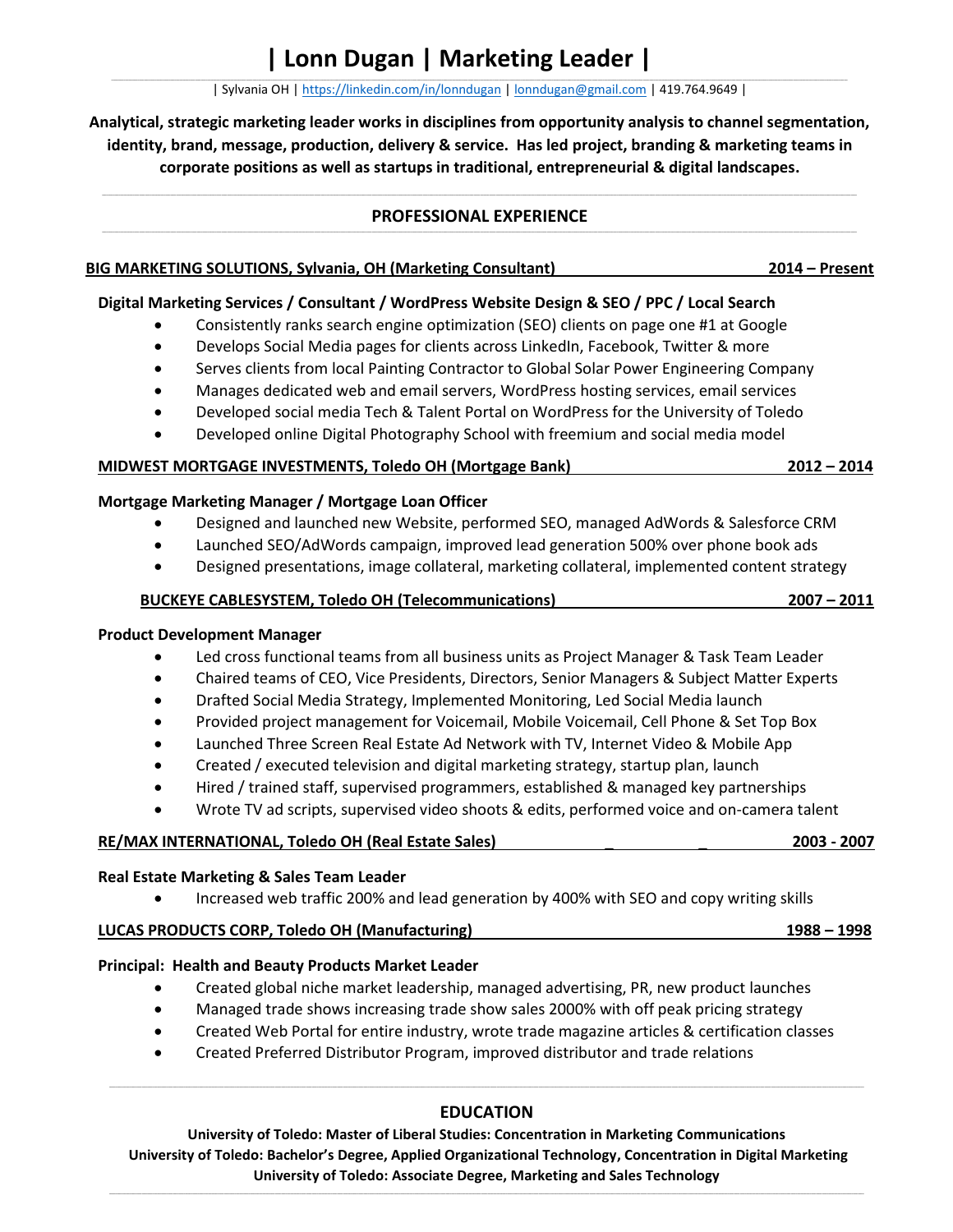**Lonn Charles Dugan, Jr. (Page 2)**

## **PRIOR WORK: NOTABLE ACCOMPLISHMENTS**

- Managed global marketing, SEO, copy & content strategies to overcome competition rank on Google
- Routinely accomplished market leading position for brands, products, & companies
- Created and defended intellectual property, copy, content for brands and trademarks
- Led Consumer Health and Beauty Products manufacturer of injection molded plastics
- Created and launched profitable line extensions, new products, new brands, & new categories
- Extended aging product line at 15% price premium without increasing costs
- Improved margins by 25% through innovative advertising and pricing
- Represented industry in federal hearings, state legislature, and agency rules promulgation Managed identity, brands, value propositions, positioning statements, visual images, collateral
- Accomplished 70% domestic market share & growing global market share in health and beauty
- Created number one ranked business community Web Portal for emerging industry
- Wrote and presented certificate courses & professional state licensure training at conferences

# **BUSINESS SKILLS**

- Communication, Listening, Verbal, Written, Visual, Email, Social Media, Multimedia
- Market Research, Data Analysis, Strategic Planning, Budgeting, Forecasting, Monitoring
- Business Plans, Marketing Plans, Establishing KPI's, Creating KPI Metrics Dashboards & Reports
- Integrated Marketing Communications, Advertising, Public Relations, Public Speaking, Report Writing
- Creative Direction, Script Writing, Video Production, Email Marketing, Desktop Publishing
- General Management, Operations, Products, Brands, Startups, Launches, Brand Evangelism, Pricing,
- Team Building, Implementation of Workforce Collaboration Tools, Social Media Policy Formulation
- Management of Strategic Pricing, Promotion, Distribution Channels, Supply Chains, Data Warehouses

# **COMPUTER SKILLS**

- Microsoft Office Suite, Word, Excel, Access, PowerPoint, Publisher, Outlook
- Adobe Creative Suite, Photoshop; Illustrator, Dreamweaver; Fireworks, Flash, Premiere
- Network Server Administration, Remote Dedicated Server Administration, cPanel
- Digital Graphic Design, Digital Video Editing, Email Campaigns

# **INTERNET SKILLS**

- Search Engine Optimization (SEO) & Pay Per Click (PPC) Search Engine Marketing (SEM),
- Web design, WordPress Website Design, WordPress Development WordPress Page Design, Blogging
- Management of Content, Social Media, Engagement, Lead Generation, Email Campaigns, Conversion
- Google Search Console, Analytics, & AdWords, SEMrush, Ahrefs, Wincher, SerpStat, SE Ranking, more
- CMS WordPress / Joomla Administration, Theme Customization, Plugin Configuration,
- Web / Mail / Streaming Media Server Administration: cPanel, Plesk, other control panels
- Web Applications Configuration, Customization, Editing HTML, CSS, JavaScript, PHP, MySQL
- Digital Marketing, Ecommerce Development, Webmaster Service, Interactive & Streaming Media
- Rapid Web Site Design & Launch, Email Marketing, Drip Campaigns, Automated Marketing, Salesforce,
- Website ADA Compliance Review, Testing, Improvement, Tenon, Digital Media Management

# **SOCIAL MEDIA SKILLS**

- Social Media Content Strategy, Reputation Management, Engagement / Community Management
- Created Company Pages, Managed Content, Added Applications for Lead Capture For LinkedIn, Facebook, Twitter, Blogger, WordPress, YouTube, Google+, Instagram, other social media platforms

### \_\_\_\_\_\_\_\_\_\_\_\_\_\_\_\_\_\_\_\_\_\_\_\_\_\_\_\_\_\_\_\_\_\_\_\_\_\_\_\_\_\_\_\_\_\_\_\_\_\_\_\_\_\_\_\_\_\_\_\_\_\_\_\_\_\_\_\_\_\_\_\_\_\_\_\_\_\_\_\_\_\_\_\_\_\_\_\_\_\_\_\_ **References:**

Steve Piller: Former Supervisor | Sylvania Ohio | 419-356-5765[| spiller@bex.net](mailto:spiller@bex.net) Mark Ghosh: WordPress Foundation, Former Marketing Project Team Member | Westlake Ohio | 419-461-3465 [| Mark@wltc.net](mailto:Mark@wltc.net) Paul Hem: Former Colleague | Sylvania Ohio [| 419-862-5252](tel:419-862-5252) [| paulhem@paulhem.com](mailto:paulhem@paulhem.com)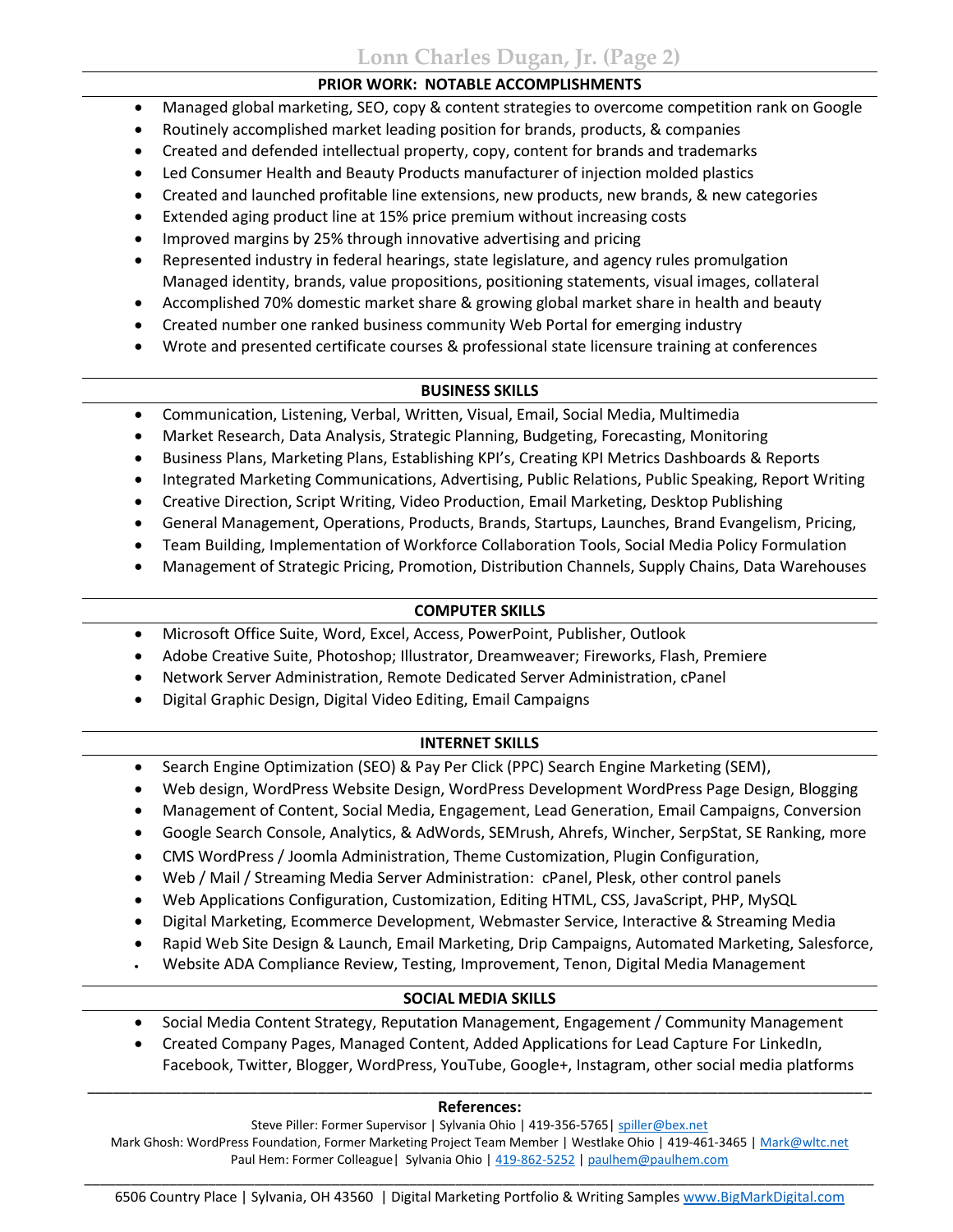# **Linked In Testimonials & References ~ See [http://www.Linkedin.com/in/lonndugan](http://www.linkedin.com/in/lonndugan)**

# **1. Product Development Manager**

Buckeye CableSystem



**[Denton](https://www.linkedin.com/profile/view?id=246508&authToken=3nBF) Parson**

**Vice President - Telesystem Commercial Business Unit:** Lonn is a passionate business leader who is an entrepreneur at heart. While working with Lonn on product development activities he kept the team moving forward while maintaining our core principles. His attributes include the ability understand new market opportunities as they are developing, a natural ability to ask hard questions at the right time and a desire to...**[more](https://www.linkedin.com/in/lonndugan)**

October 18, 2011, Denton managed Lonn indirectly at Buckeye CableSystem



#### **Mark Ghosh [\(Madhujit\)](https://www.linkedin.com/profile/view?id=5619798&authToken=B8sN)**

**IT Manager, Website Development - Sherwin Williams:** I had the pleasure of working with Lonn on a variety of technical projects. Lonn is a determined, organized and professional project leader and paid close attention to identifying the results to be achieved. He found it easy to keep track of the technical details and was not shy in providing necessary feedback and suggestions as he saw fit.

September 23, 2011, Mark worked with Lonn at Buckeye CableSystem



#### **Steve [Piller](https://www.linkedin.com/profile/view?id=15002910&authToken=LJgv)**

**VP of Advertising and Local Stations at Buckeye CableSystem:** Lonn is one of the brightest people I know, he is well organized and results driven. He can master highly complex technical projects that require skills from multiple disciplines. In addition, he has outstanding communication skills. He worked on some very large projects for me, and was able to deliver outstanding results well under budget.

September 22, 2011, Steve managed Lonn at Buckeye CableSystem



#### **Brad [Mefferd](https://www.linkedin.com/profile/view?id=15190832&authToken=x4Aj)**

**President and GM, Buckeye Cablesystem:** Lonn is a creative thinker who is well versed in social media concepts and applications, as well as web applications. He embraces new technologies.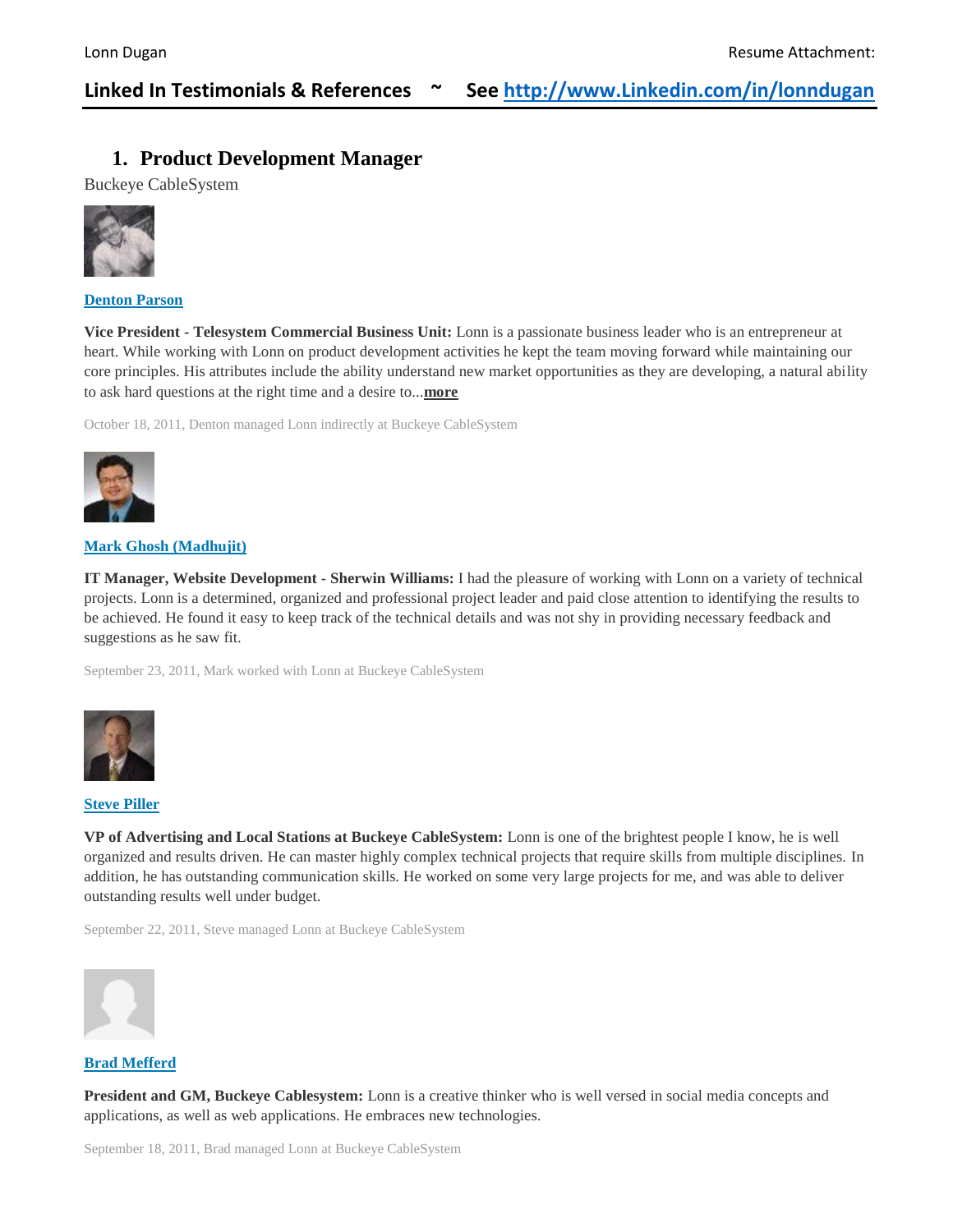

#### **Paul [Hem](https://www.linkedin.com/profile/view?id=15430993&authToken=v-5_)**

**Social Media Manager at The (Toledo) Blade:** Lonn finds a new idea, studies, researches, discusses, and implements in a way that supports and enhances his customers' corporate visions and cultures.

Don't miss an opportunity to work with Lonn. He is launching exciting new products with new ways of engaging your customers and prospects.

June 25, 2011, Paul was with another company when working with Lonn at Buckeye CableSystem

# **2. Real Estate Advertising Manager**

Midwest Mortgage Investments



**Judith [Pokorny](https://www.linkedin.com/profile/view?id=38028785&authToken=caIM)**

**Real Estate Consultant & Investor:** Lonn is a can do guy. He gives 110% with everything he does. As a Loan Officer he understands the needs of real estate agents, as he was one himself. Lonn handles all types of loans and if its possible to finance a deal, he will get it done.

October 17, 2014, Judith was with another company when working with Lonn at Midwest Mortgage Investments



**Kathy [Kuyoth](https://www.linkedin.com/profile/view?id=29229514&authToken=j_f4)**

**Broker/Co-Owner at Re/Max Preferred Associates:** I had the pleasure of working with Lonn for several years in different capacities. He has always been Professional and Personable. Lonn has always provided and delivered the services he promised. Our Realtors enjoyed working with him Lonn is very respected by all who know him and is always welcome in our offices.

April 18, 2011, Kathy was Lonn's client



**Char [Winckowski](https://www.linkedin.com/profile/view?id=46575788&authToken=ov5E)**

**Realtor at Re/Max Central Group.** Lonn is a hard worker who has great marketing skills.

January 21, 2011, Char worked with Lonn at Buckeye CableSystem

Cont next page